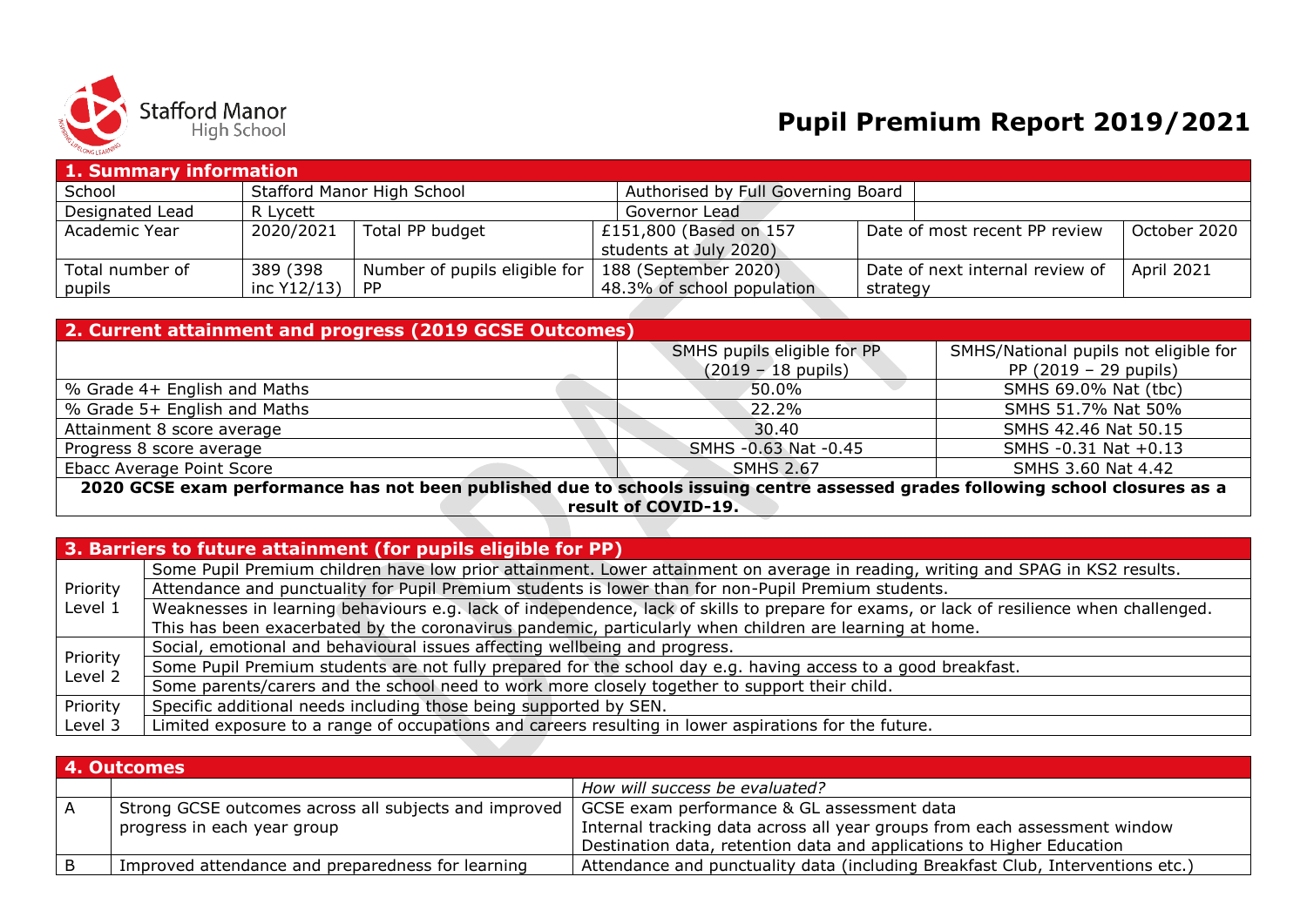|   |                                                      | Behaviour and rewards data                                                       |
|---|------------------------------------------------------|----------------------------------------------------------------------------------|
|   |                                                      | Homework data                                                                    |
| ◡ | Enhanced social skills and character development, as | Library use, reading awards & relevant literacy assessments (e.g. reading age or |
|   | well as improved literacy skills and engagement in   | spelling age tests)                                                              |
|   | reading                                              | PiXL Edge completion rates                                                       |
|   |                                                      | Attendance with opportunities/visits beyond the school day                       |

| 5a. Planned expenditure: Quality teaching for all                                                                                                                               |                                                                                                                                                                                                                                                               |                                                                                                                                                                                                                                                                                                                                                                                                                                                                                |                                                                                                                                                                                                                                                                                                                                                                                                                                                                                                                                                                                                                                                                                  |                                      |  |
|---------------------------------------------------------------------------------------------------------------------------------------------------------------------------------|---------------------------------------------------------------------------------------------------------------------------------------------------------------------------------------------------------------------------------------------------------------|--------------------------------------------------------------------------------------------------------------------------------------------------------------------------------------------------------------------------------------------------------------------------------------------------------------------------------------------------------------------------------------------------------------------------------------------------------------------------------|----------------------------------------------------------------------------------------------------------------------------------------------------------------------------------------------------------------------------------------------------------------------------------------------------------------------------------------------------------------------------------------------------------------------------------------------------------------------------------------------------------------------------------------------------------------------------------------------------------------------------------------------------------------------------------|--------------------------------------|--|
| <b>Academic year</b>                                                                                                                                                            | 2019/2020 & 2020/2021                                                                                                                                                                                                                                         |                                                                                                                                                                                                                                                                                                                                                                                                                                                                                |                                                                                                                                                                                                                                                                                                                                                                                                                                                                                                                                                                                                                                                                                  |                                      |  |
| <b>Objective</b>                                                                                                                                                                | Improve quality first wave teaching across all curriculum subjects by taking advantage of the latest national developments and                                                                                                                                |                                                                                                                                                                                                                                                                                                                                                                                                                                                                                |                                                                                                                                                                                                                                                                                                                                                                                                                                                                                                                                                                                                                                                                                  |                                      |  |
|                                                                                                                                                                                 |                                                                                                                                                                                                                                                               |                                                                                                                                                                                                                                                                                                                                                                                                                                                                                | utilise expertise within school by sharing good practice from subjects and staff with a proven track record of success.                                                                                                                                                                                                                                                                                                                                                                                                                                                                                                                                                          |                                      |  |
| <b>Intended</b>                                                                                                                                                                 | Chosen action /                                                                                                                                                                                                                                               | What is the evidence and rationale for                                                                                                                                                                                                                                                                                                                                                                                                                                         | How will you ensure it is implemented                                                                                                                                                                                                                                                                                                                                                                                                                                                                                                                                                                                                                                            | <b>Staff lead</b>                    |  |
| outcome                                                                                                                                                                         | approach                                                                                                                                                                                                                                                      | this choice?                                                                                                                                                                                                                                                                                                                                                                                                                                                                   | well?                                                                                                                                                                                                                                                                                                                                                                                                                                                                                                                                                                                                                                                                            |                                      |  |
| Ensure the<br>curriculum offer for<br>PP pupils is relevant<br>and appropriate<br>whilst allowing them<br>to make positive<br>next steps in their<br>education.                 | The Extended Leadership<br>Team to investigate<br>approaches to teaching the<br>curriculum that encourages<br>deep learning and embraces<br>meta-cognition.<br>Appointment of quality and<br>experienced teachers when<br>the need and opportunity<br>arises. | The new Ofsted framework focuses on the<br>quality of education to ensure schools are<br>delivering an appropriate curriculum for their<br>pupils.<br>Continual review of whole school curriculum<br>offer should focus on the needs of PP pupils<br>along with how best to deliver the knowledge<br>and skills within a subject curriculum.<br>RADY meetings have advocated approaches to<br>meta-cognition and equity within the<br>curriculum.<br>Supported by EEF.         | Further review of the new Ofsted framework<br>including experiences from other schools.<br>Analysis of curriculum needs of PP pupils<br>through choices data and destinations data.<br>Investigate alternative curriculum choices for<br>KS4 to ensure equity for PP students.<br>Through Quality Assurance systems support<br>HOF and subject teachers to review the<br>curriculum they deliver ensuring the<br>implementation matches the curriculum intent.<br>Evaluate the impact of any developments in<br>teaching pedagogy around meta-cognition that<br>are introduced.<br>5 year curriculum and workforce modelling<br>identifies priority areas for staff recruitment. | R Lycett/<br>K Delaney               |  |
| Lessons in all<br>subjects are highly<br>personalised to<br>increase the quality<br>of education by<br>sharing existing<br>good practice on<br>differentiation and<br>feedback. | TLR responsibility for Lead<br>Practitioner (L&T) to work<br>with specific staff and<br>develop effective practice.<br>CPD tailored towards<br>specific needs of staff.<br>Focus on target groups: PP<br>including boys and HPA<br>students.                  | Reviews of the quality of teaching highlight the<br>fact that when lessons are fully differentiated,<br>students make good progress and outcomes<br>are strong.<br>When students also have precise, diagnostic<br>feedback they make rapid gains.<br>All subjects need to develop these practices to<br>maximise impact on student learning and<br>grades.<br>The Sutton Trust supports the importance of<br>high quality teaching having a significant<br>impact on progress. | Improvements in the use of assessment within<br>lessons ensures lessons are pitched<br>appropriately to make incremental gains.<br>Support provide for priority areas.<br>Improve the robustness of tracking of internal<br>data to monitor the progress of groups and<br>individuals in all year groups.<br>Internal and external reviews of the quality of<br>teaching will monitor the impact of training and<br>implemented techniques.<br>Evaluation of CPD to assess impact on practice.                                                                                                                                                                                   | A Barnes/<br>A Regnauld              |  |
| Improve the quality<br>of teaching in non-<br>core subjects by<br>widening attendance<br>at relevant CPD                                                                        | PiXL membership.<br>Transport and fees<br>associated with PiXL & RADY<br>professional development<br>events.                                                                                                                                                  | SMHS has been a member of PiXL for over<br>three years and strategies have had a<br>significant impact on the success of the school.<br>PiXL have extended the range of support and<br>training available and our non-core teachers                                                                                                                                                                                                                                            | Whole school calendar reviewed to ensure a<br>full range of opportunities to attend PiXL<br>subject events (as well as exam board<br>training).                                                                                                                                                                                                                                                                                                                                                                                                                                                                                                                                  | R Lycett/<br>K Delaney/<br>A Rushton |  |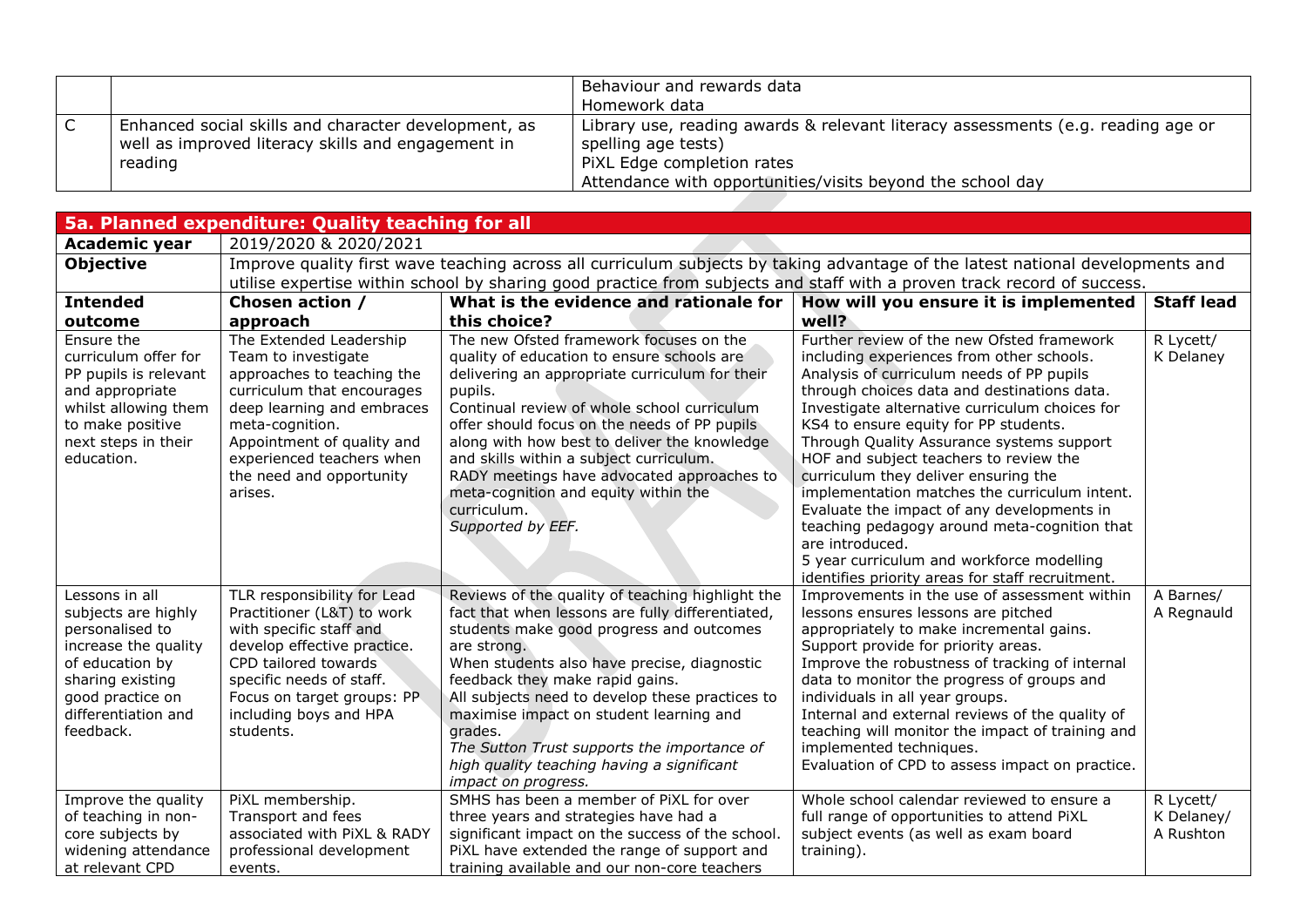| events to take<br>advantage of the<br>latest developments<br>in expertise in<br>specific subjects.                                                                       | Increase the amount of<br>opportunities within school<br>to share good practice and<br>expertise from core subjects<br>across the school.<br>Ensure all PP pupils are<br>accessing the core offer in<br>all subjects and lessons.                                                                                                                                | would benefit from attending subject events to<br>keep up to date with latest practice.<br>Significant expertise and good practice exists<br>within school and this must be shared more<br>effectively.                                                                                                                                                                                                                                                                                                                                                               | Regular line management meetings with<br>middle leaders to assess the quality of training.<br>HOF to lead on a key development area at<br>each Currency (HOF) meetings to share good<br>practice. Minutes closely monitored.<br>RSL meetings will focus on individual students<br>and groups of students to identify intervention<br>strategies and evaluate their success.                                                       |                          |
|--------------------------------------------------------------------------------------------------------------------------------------------------------------------------|------------------------------------------------------------------------------------------------------------------------------------------------------------------------------------------------------------------------------------------------------------------------------------------------------------------------------------------------------------------|-----------------------------------------------------------------------------------------------------------------------------------------------------------------------------------------------------------------------------------------------------------------------------------------------------------------------------------------------------------------------------------------------------------------------------------------------------------------------------------------------------------------------------------------------------------------------|-----------------------------------------------------------------------------------------------------------------------------------------------------------------------------------------------------------------------------------------------------------------------------------------------------------------------------------------------------------------------------------------------------------------------------------|--------------------------|
| Accurately utilise the<br>full range of<br>assessment<br>information to<br>ensure a precise<br>knowledge of<br>student's strengths<br>and weaknesses.                    | Data analyst salary to<br>support improved data<br>tracking.<br>Further develop the use of<br>GL assessments across KS3.<br>Application of RADY uplift<br>and monitoring strategies.<br>Question Level analysis of<br>KS2 data and ASP.<br>Reading and spelling age<br>data.<br>Use Assessment for<br>Learning to identify learning<br>gaps from school closure. | Where subjects have secured sustained<br>improvements in student outcomes,<br>assessment systems clearly diagnose students<br>strengths and weaknesses and apply precise<br>interventions to fill gaps in knowledge.<br>Assessment should be regular but the<br>information collected used to inform student<br>progress. This is crucial following the pupil<br>return to school after the closure period.<br>It is also crucial to be aware of the strengths<br>and weaknesses of students who join the<br>school so gains can be made from the start of<br>year 7. | Scrutiny of exercise books and folders and<br>conversations with pupils.<br>Tracking of internal data will monitor the<br>progress of PP pupils and individuals in all year<br>groups.<br>RSL meetings will focus on individual students<br>and groups of students to identify intervention<br>strategies and evaluate their success.<br>Regular meetings between English and Maths<br>leads will focus on the 'mismatch' pupils. | A Barnes/<br>K Delaney   |
| Accurate<br>assessment at KS4<br>across all subjects<br>with detailed<br>question level<br>analysis precisely<br>informing DTT.                                          | Engagement with PiXL Wave<br>and exam boards.<br>External moderation of<br>GCSE PPEs in non-core<br>subjects.                                                                                                                                                                                                                                                    | It is essential that PPEs are marked accurately<br>so there is a clear understanding of areas that<br>need to be improved.<br>Moderation and standardisation practices are<br>crucial in ensuring assessment is accurate<br>particularly with the introduction of new GCSE<br>specifications.                                                                                                                                                                                                                                                                         | Staff with a proven level of accuracy in<br>marking will complete moderation and, where<br>possible, we will use professionals with exam<br>board training - all verified by SLT.<br>Faculty meetings, line management meetings<br>and RSL meetings will be used to moderate<br>assessments.                                                                                                                                      | K Delaney                |
| Students complete<br>homework that<br>supplements their<br>learning in school<br>and have the<br>support and<br>resources to<br>complete it to the<br>standard expected. | Show My Homework<br>subscription.<br>Folders and diaries for PP<br>students as appropriate.<br>Resources as required.<br>Homework club.<br>Information for parents on<br>how to support with<br>homework.<br>Establish link with local<br>library to provide access to<br>IT outside school.                                                                     | With increased demand of GCSE specifications<br>greater amounts of input are required and<br>homework provides an opportunity to<br>consolidate learning.<br>PP students can sometimes lack resources to<br>access or complete homework and do not<br>always have the support at home.<br>Investigate alternative approaches to<br>homework at KS3 to encourage completion by<br>PP pupils.                                                                                                                                                                           | Regular line management meetings and<br>Character (ELT) meetings will monitor the<br>implementation and success against success<br>criteria and the SIP.<br>Regular tracking of PP student completion of<br>homework will identify areas of need.<br>Homework QA will evaluate the effectiveness<br>of strategies (including pupil & parental voice).                                                                             | A Regnauld/<br>K Delaney |
| All students are fully<br>prepared and<br>equipped for<br>learning at home<br>should they need to<br>self-isolate.                                                       | Students and parents have<br>the digital literacy skills to<br>access to Show My<br>Homework and Microsoft<br>Teams.                                                                                                                                                                                                                                             | Government guidance on remote learning will<br>be followed so the school meets all the<br>requirements of the temporary continuity<br>directive.<br>Key principles of successful remote learning<br>will be pursued:                                                                                                                                                                                                                                                                                                                                                  | A member of staff will be designated to lead on<br>remote learning across the school. Training will<br>be provided for staff and information shared<br>with pupils and parents.<br>A survey of parents will identify ICT need at<br>home.                                                                                                                                                                                         | K Delaney                |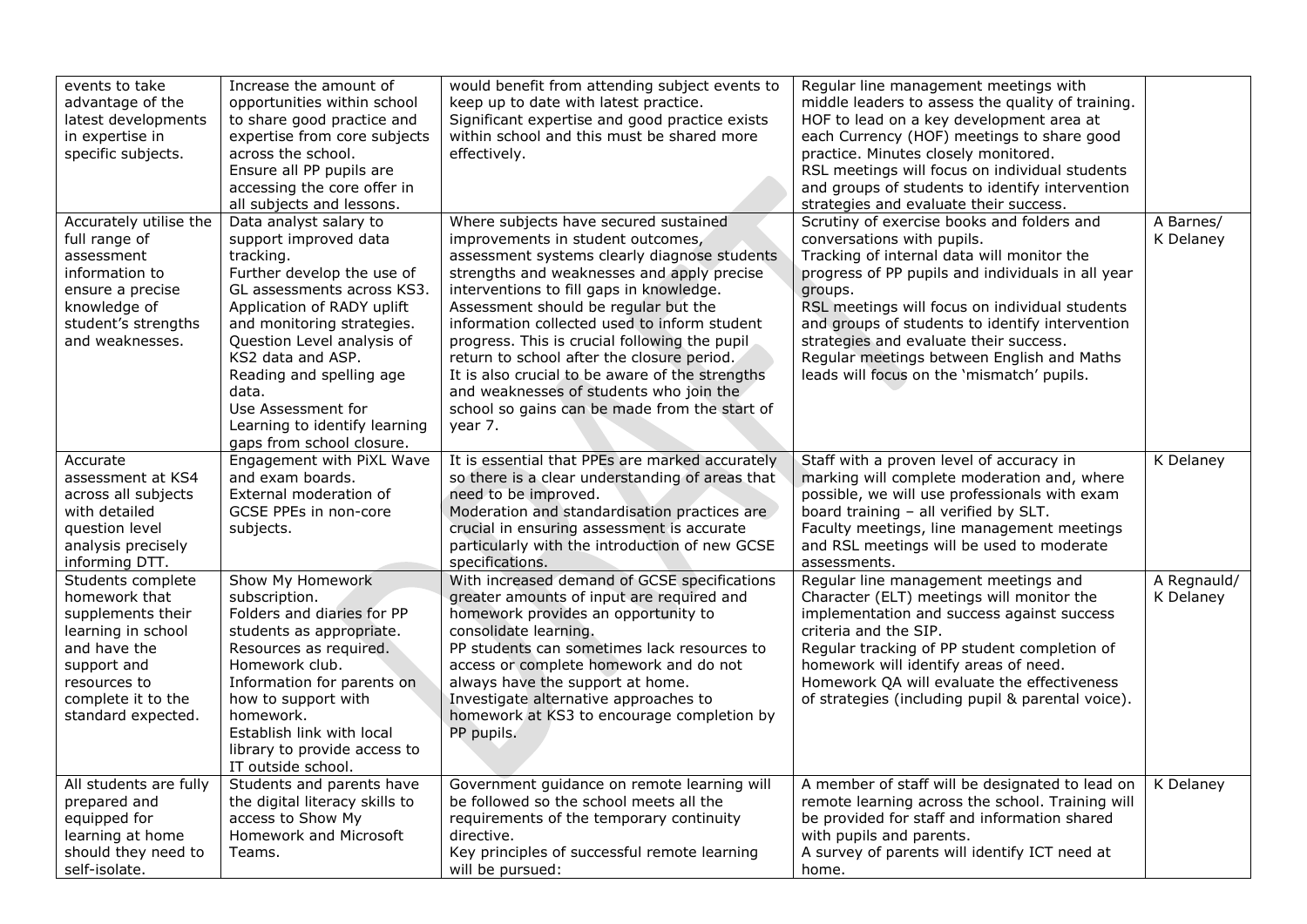| Children have appropriate<br>devices and internet<br>connections to complete<br>work at home.<br>Children have all other<br>resources to complete work<br>at home.<br>Parents know how to<br>support their child with work<br>at home. | Focus on the quality of teaching rather than<br>the delivery method.<br>Prioritise access to technology.<br>Provide opportunities for peer interactions<br>to encourage motivation.<br>Support independence.<br>Appreciate that different delivery methods<br>are appropriate for different types of<br>content<br>EEF research on remote learning (2020) | Government laptop schemes will be accessed<br>to provide technology for children at home.<br>Regular communication with home will ensure<br>any gaps are identified and children are<br>supported as necessary.<br>Learning will be evaluated regularly and<br>assessment will indicate success of different<br>approaches. |  |
|----------------------------------------------------------------------------------------------------------------------------------------------------------------------------------------------------------------------------------------|-----------------------------------------------------------------------------------------------------------------------------------------------------------------------------------------------------------------------------------------------------------------------------------------------------------------------------------------------------------|-----------------------------------------------------------------------------------------------------------------------------------------------------------------------------------------------------------------------------------------------------------------------------------------------------------------------------|--|
|                                                                                                                                                                                                                                        |                                                                                                                                                                                                                                                                                                                                                           | Total Budgeted Cost   £57000                                                                                                                                                                                                                                                                                                |  |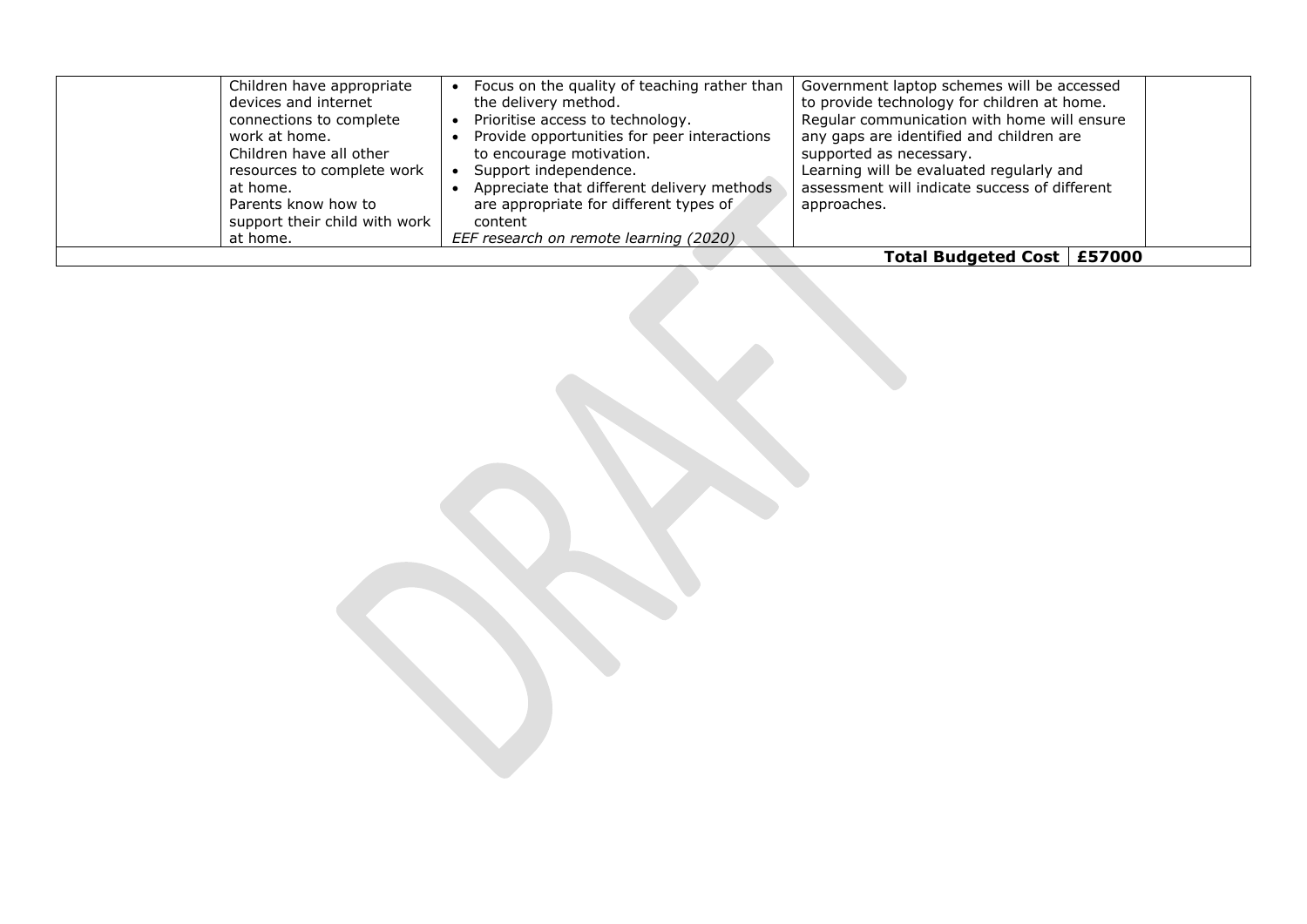| 5b. Planned expenditure: Targeted support                                                                            |                                                                                                                                                                                                                                                                                                                                    |                                                                                                                                                                                                                                                                                                                                                                                                                                                                                                                                                |                                                                                                                                                                                                                                                                                                                                                                                                                                                                                     |                                         |  |  |
|----------------------------------------------------------------------------------------------------------------------|------------------------------------------------------------------------------------------------------------------------------------------------------------------------------------------------------------------------------------------------------------------------------------------------------------------------------------|------------------------------------------------------------------------------------------------------------------------------------------------------------------------------------------------------------------------------------------------------------------------------------------------------------------------------------------------------------------------------------------------------------------------------------------------------------------------------------------------------------------------------------------------|-------------------------------------------------------------------------------------------------------------------------------------------------------------------------------------------------------------------------------------------------------------------------------------------------------------------------------------------------------------------------------------------------------------------------------------------------------------------------------------|-----------------------------------------|--|--|
| <b>Academic year</b>                                                                                                 | 2019/2020 & 2020/2021                                                                                                                                                                                                                                                                                                              |                                                                                                                                                                                                                                                                                                                                                                                                                                                                                                                                                |                                                                                                                                                                                                                                                                                                                                                                                                                                                                                     |                                         |  |  |
| <b>Objective</b>                                                                                                     |                                                                                                                                                                                                                                                                                                                                    | Use systems and resources to clearly diagnose individual barriers to progress and attempt to remove these by targeting support                                                                                                                                                                                                                                                                                                                                                                                                                 |                                                                                                                                                                                                                                                                                                                                                                                                                                                                                     |                                         |  |  |
|                                                                                                                      |                                                                                                                                                                                                                                                                                                                                    | and interventions at specific students and groups of students.                                                                                                                                                                                                                                                                                                                                                                                                                                                                                 |                                                                                                                                                                                                                                                                                                                                                                                                                                                                                     |                                         |  |  |
| <b>Intended</b>                                                                                                      | Chosen action /                                                                                                                                                                                                                                                                                                                    | What is the evidence and rationale for                                                                                                                                                                                                                                                                                                                                                                                                                                                                                                         | How will your ensure it is                                                                                                                                                                                                                                                                                                                                                                                                                                                          | <b>Staff lead</b>                       |  |  |
| outcome                                                                                                              | approach                                                                                                                                                                                                                                                                                                                           | this choice?                                                                                                                                                                                                                                                                                                                                                                                                                                                                                                                                   | implemented well?                                                                                                                                                                                                                                                                                                                                                                                                                                                                   |                                         |  |  |
| Improved learning<br>environment in the<br>core subjects for<br>students who are<br>completing their KS4<br>courses. | Salary support for an<br>additional teaching group in<br>Y11 2020.<br>Support an additional option<br>class in Y10 2019/2020 to<br>facilitate a full range of<br>courses being offered.                                                                                                                                            | Y11 (53 pupils) have been taught in 3 groups<br>through their GCSE courses.<br>Creating 4 option classes in 2020/2021 Y10<br>(99 students currently taught in four classes in<br>all subjects). This allows for an improved<br>choice and an increased focus on the highest<br>grades in new GCSE specifications.                                                                                                                                                                                                                              | Timetabling to ensure student choices are met.<br>Scrutiny of exercise books and folders, student<br>surveys and conversations with students.<br>Tracking of internal data will monitor the<br>progress of groups and individuals in all year<br>groups.<br>Internal and external reviews of the quality of<br>teaching will monitor the impact of strategies<br>facilitating increased interventions.                                                                              | K Delaney                               |  |  |
| Improved outcomes<br>for specific groups<br>and individuals in<br>English and maths.                                 | Closer tracking of<br>performance in English and<br>Maths to identify learning<br>gaps.<br>Support for English faculty<br>to ensure quality provision &<br>interventions for identified<br>students.<br>Funding for Maths university<br>graduates/interventions.<br>Access PiXL pupil workshops<br>to support exam<br>preparation. | The value of English and maths qualifications<br>to PP pupils when choosing future pathways<br>are significant. English continues to be a key<br>area for development.<br>Additional investment and time in the English<br>department with specialists, will build on<br>strategies that have previously had an impact<br>on outcomes. This includes the accurate<br>moderation of work and small group<br>interventions. Ensure whole school systems are<br>embedded within the English faculty through<br>additional monitoring and support. | Scrutiny of exercise books and folders and<br>conversations with students through LM.<br>Tracking of internal data will monitor the<br>progress of groups and individuals in all year<br>groups.<br>Internal and external reviews of the quality of<br>teaching will monitor the impact of strategies<br>facilitating increased interventions.<br>Regular meetings between the Head of Maths<br>and English allows the sharing of good practice<br>and expertise.                   | K Delaney/<br>M Taylor/<br>F Gurmin     |  |  |
| Improved outcomes<br>for target groups of<br>students in identified<br>subjects.                                     | Staff salary to support the<br>appointment of an AHT<br>whose focus will be PP &<br>SEN interventions.<br>Staff training for literacy<br>and numeracy development.                                                                                                                                                                 | A high proportion of PP pupils are on the SEN<br>register and therefore provision and<br>interventions can support the progress of both<br>groups.<br>Multiple disadvantage exacerbates the<br>challenges PP students face. Through the RADY<br>project, strategies have been adopted by<br>different schools to raise staff awareness of<br>these barriers (e.g. staff link, poverty proofing<br>your school).                                                                                                                                | Tracking of internal data will monitor the<br>progress of SEN/PP students in all year groups.<br>Scrutiny of exercise books and folders and<br>conversations with appropriate students.<br>Regular review of support plans and<br>intervention strategies to evaluate their<br>success. Introduction of coordination meetings<br>between SLT, Behaviour Support & SEN team.<br>LM meetings and Culture (HOF & ELT)<br>meetings will ensure communication and<br>tracking is strong. | A Rushton                               |  |  |
| Reduced occurrence<br>of the social and<br>emotional issues<br>that can affect well-<br>being and progress.          | Following the return of<br>pupils after the school<br>closures, Staff salary to<br>support the work of the<br>behaviour and support<br>teams.                                                                                                                                                                                      | PP pupils tend to have lower attendance,<br>higher proportion of behaviour incidents and<br>greater potential to suffer from social and<br>emotional issues. Government changes to<br>GCSE assessment place greater pressures on<br>PP pupils.                                                                                                                                                                                                                                                                                                 | Weekly SLT meetings to track behaviour and<br>attendance data as well as targets against the<br>SIP.<br>Monitor systems and data to track the needs of<br>PP pupils.                                                                                                                                                                                                                                                                                                                | P Manfredi/<br>A Bradbury/<br>A Rushton |  |  |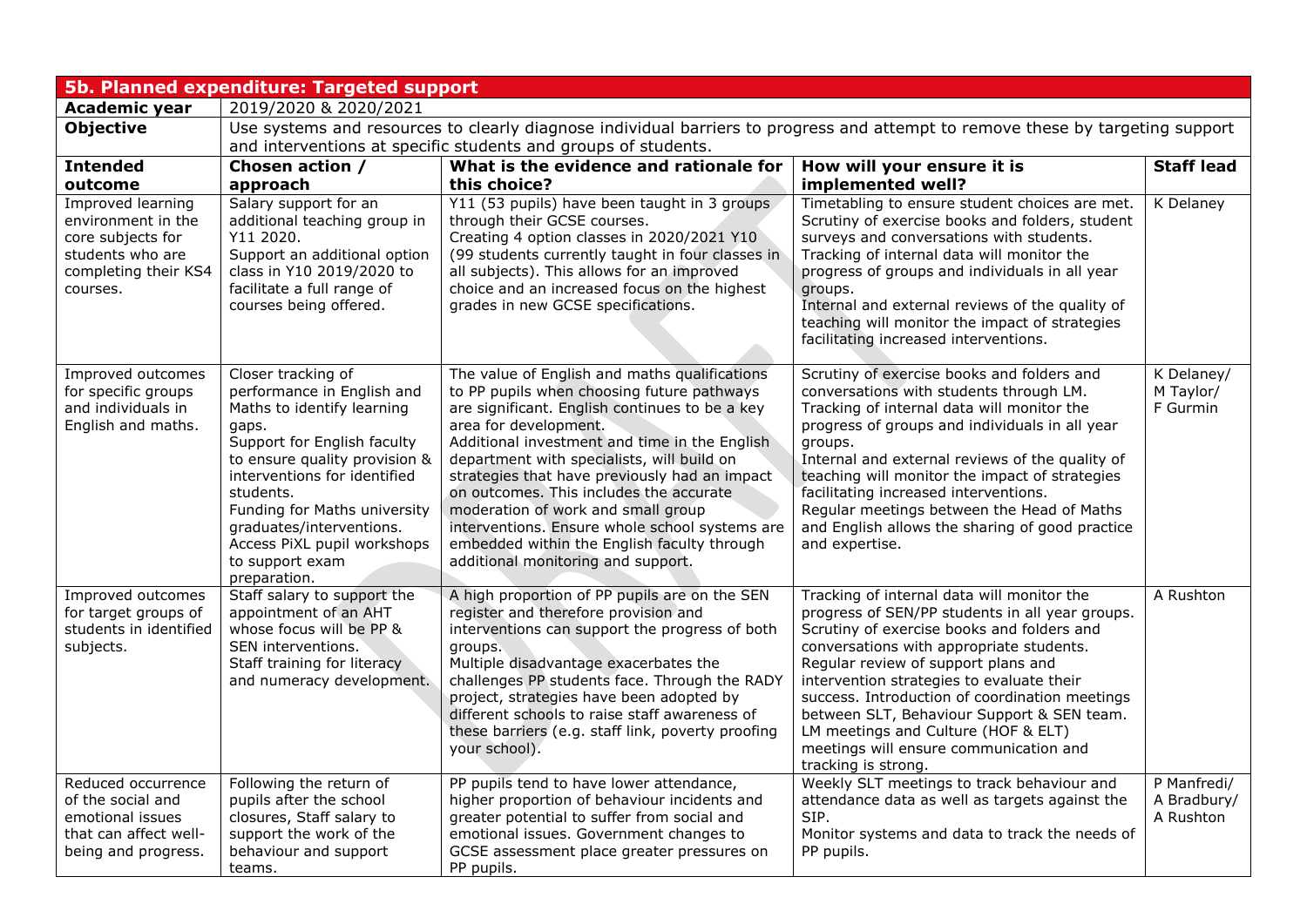|                                                                                                                | Continue to pursue<br>opportunities for<br>organisations who can<br>operate in the community<br>facilities at school.<br>Keep up to date with                                                                                                                                                                                             | Maintaining the increased capacity of the<br>behaviour/support team would allow improved<br>communication to support parents/ carers and<br>direct them to appropriate services.<br>Supported by EPI Policy Recommendations in<br>their July 2018 Annual Report                                                                                                                                                          | Review SEL (PSHE) curriculum input to ensure<br>appropriate education is being provided to<br>support pupil mindfulness and well-being.<br>Impact will be monitored through regular LM<br>meetings.                                                                                                                                                                                                                                                                                                                                                                             |                          |
|----------------------------------------------------------------------------------------------------------------|-------------------------------------------------------------------------------------------------------------------------------------------------------------------------------------------------------------------------------------------------------------------------------------------------------------------------------------------|--------------------------------------------------------------------------------------------------------------------------------------------------------------------------------------------------------------------------------------------------------------------------------------------------------------------------------------------------------------------------------------------------------------------------|---------------------------------------------------------------------------------------------------------------------------------------------------------------------------------------------------------------------------------------------------------------------------------------------------------------------------------------------------------------------------------------------------------------------------------------------------------------------------------------------------------------------------------------------------------------------------------|--------------------------|
|                                                                                                                | available services and direct<br>pupils and families where<br>appropriate.                                                                                                                                                                                                                                                                |                                                                                                                                                                                                                                                                                                                                                                                                                          |                                                                                                                                                                                                                                                                                                                                                                                                                                                                                                                                                                                 |                          |
| Increased parental<br>engagement with<br>school to target<br>relevant support for<br>students and<br>families. | Meeting time with individual<br>families.<br>Ensure communication with<br>parents is possible via<br>email/text.<br>Target parents of PP pupils<br>earlier and with follow up for<br>events such as Coffee<br>mornings,<br>Celebration evenings,<br>Parents evenings<br>After school 'social activities'<br>for families to engage with'. | Data shows that parents of PP pupils have<br>lower engagement rates with school when it<br>comes to parent's evenings and events.<br>Further work could be done to increase<br>opportunities for parents and carers to build<br>relationships with school, access school to gain<br>advice on how to support their child and<br>celebrate achievements and improve chances<br>for students.                              | Monitor attendance to parent's evenings and<br>other school events to ensure PP students are<br>well represented.<br>Discuss strategies for alternative events with<br>PP parents that are already well engaged with<br>school.<br>Adopt RADY principles for engagement by<br>inviting parents and carers of PP students to<br>events earlier than non PP parents and carers<br>to allow follow up time.<br>Consider the introduction of SIMS Parent App<br>to improve communication. Investigate the<br>possibility of using technology to deliver<br>remote parents evenings. | R Lycett/<br>A Rushton   |
| Improved<br>attendance of PP<br>students so that<br>they are in school<br>and accessing<br>quality education.  | Introduce regular<br>communication with parents<br>and students to provide<br>attendance updates and<br>clear information and<br>guidance on supporting<br>priority PP pupils.<br>Celebrate improvements in<br>attendance through rewards<br>system.<br>Utilise the support of the<br>Local authority in extreme<br>cases.                | Barriers for individual PP pupils can vary<br>significantly and are often very personal.<br>The reasons that lead to poor attendance<br>affects not only the input during the school day<br>through lessons, but can also be barrier in<br>attending after school revision sessions,<br>completing homework etc.<br>Supported by EEF research and Professor<br>Rebecca Allen on building relationships with<br>teachers. | Tracking of internal data will identify priority<br>pupils to follow up.<br>Regular communication with parents will help<br>ensure absence is followed up and does not<br>become persistent.<br>Communication and feedback from parents will<br>provide further evidence of impact and inform<br>future strategies.<br>Regular review of support plans and<br>intervention strategies to evaluate their<br>success.                                                                                                                                                             | P Manfredi/<br>A Rushton |
|                                                                                                                |                                                                                                                                                                                                                                                                                                                                           |                                                                                                                                                                                                                                                                                                                                                                                                                          | Total budgeted cost $\vert$ £63000                                                                                                                                                                                                                                                                                                                                                                                                                                                                                                                                              |                          |
|                                                                                                                |                                                                                                                                                                                                                                                                                                                                           |                                                                                                                                                                                                                                                                                                                                                                                                                          |                                                                                                                                                                                                                                                                                                                                                                                                                                                                                                                                                                                 |                          |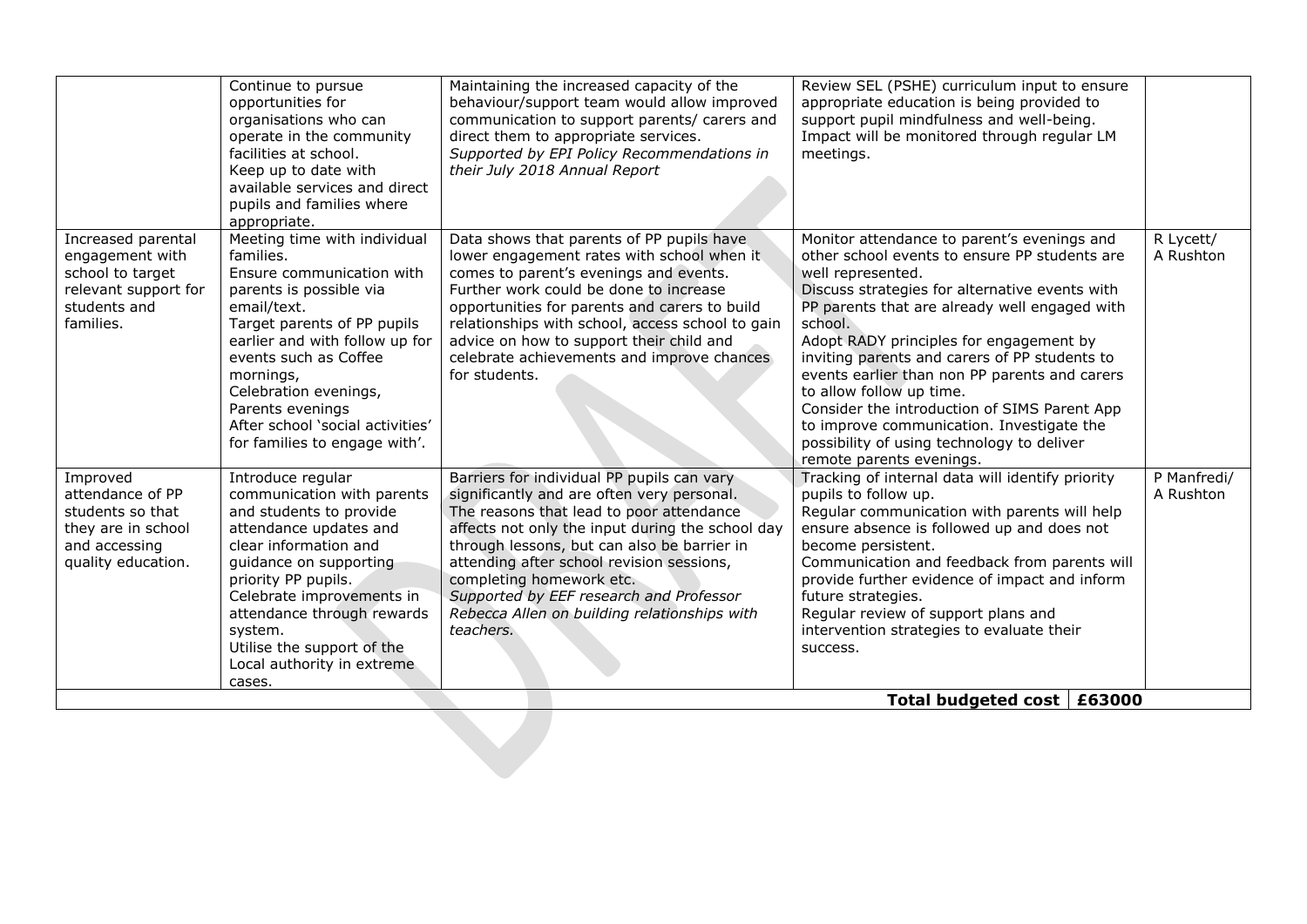| <b>5c. Planned expenditure: Other approaches</b>                                                                                                                                             |                                                                                                                                                                                                                                                                                                                                                                      |                                                                                                                                                                                                                                                                                                                                                                                                                                                                                                                                                                                       |                                                                                                                                                                                                                                                                                                                                                                                                                                                                                                                                    |                                       |  |  |
|----------------------------------------------------------------------------------------------------------------------------------------------------------------------------------------------|----------------------------------------------------------------------------------------------------------------------------------------------------------------------------------------------------------------------------------------------------------------------------------------------------------------------------------------------------------------------|---------------------------------------------------------------------------------------------------------------------------------------------------------------------------------------------------------------------------------------------------------------------------------------------------------------------------------------------------------------------------------------------------------------------------------------------------------------------------------------------------------------------------------------------------------------------------------------|------------------------------------------------------------------------------------------------------------------------------------------------------------------------------------------------------------------------------------------------------------------------------------------------------------------------------------------------------------------------------------------------------------------------------------------------------------------------------------------------------------------------------------|---------------------------------------|--|--|
| <b>Academic year</b>                                                                                                                                                                         | 2019/2020 & 2020/2021                                                                                                                                                                                                                                                                                                                                                |                                                                                                                                                                                                                                                                                                                                                                                                                                                                                                                                                                                       |                                                                                                                                                                                                                                                                                                                                                                                                                                                                                                                                    |                                       |  |  |
| <b>Objective</b>                                                                                                                                                                             | To provide a wide range of extra-curricular opportunities that enrich the education of students, widen their cultural capital and                                                                                                                                                                                                                                    |                                                                                                                                                                                                                                                                                                                                                                                                                                                                                                                                                                                       |                                                                                                                                                                                                                                                                                                                                                                                                                                                                                                                                    |                                       |  |  |
|                                                                                                                                                                                              | raise aspirations for the future.                                                                                                                                                                                                                                                                                                                                    |                                                                                                                                                                                                                                                                                                                                                                                                                                                                                                                                                                                       |                                                                                                                                                                                                                                                                                                                                                                                                                                                                                                                                    |                                       |  |  |
| <b>Intended</b>                                                                                                                                                                              | Chosen action /                                                                                                                                                                                                                                                                                                                                                      | What is the evidence and rationale for                                                                                                                                                                                                                                                                                                                                                                                                                                                                                                                                                | How will your ensure it is                                                                                                                                                                                                                                                                                                                                                                                                                                                                                                         | <b>Staff lead</b>                     |  |  |
| outcome                                                                                                                                                                                      | approach                                                                                                                                                                                                                                                                                                                                                             | this choice?                                                                                                                                                                                                                                                                                                                                                                                                                                                                                                                                                                          | implemented well?                                                                                                                                                                                                                                                                                                                                                                                                                                                                                                                  |                                       |  |  |
| Students have<br>healthy meals<br>through the day to<br>support their<br>learning during and<br>after school.                                                                                | Salary to support breakfast<br>club provision.<br>Review purchase of food for<br>breakfast club to ensure<br>healthy options.<br>Support provision of food for<br>pupils attending after school<br>interventions.<br>Provide information via the<br>school website, text and<br>email around healthy eating<br>and the importance of diet<br>to sustain performance. | Breakfast Club has now run successfully in the<br>morning for over 3 years. This has impacted<br>significantly on student attendance and<br>encourages all students, but particularly PP<br>students, to have a healthy breakfast before<br>school starts.<br>PiXL have work with professionals to produce<br>menus that encourage students and families to<br>prepare meals that contain ingredients that<br>could boost learning (Power to Perform).<br>Following school closures reconsider the<br>purpose of breakfast to bring an added<br>dimension to support pupil wellbeing. | Track attendance of students to breakfast<br>club and monitor attendance and behaviour<br>data for PP students.<br>Work with Y11 tutor team to implement<br>healthy eating strategies. Review the<br>impact of strategies through LM and ELT<br>meetings.<br>Track attendance to revision classes and<br>ensure appropriate food is provided to<br>improve learning. Discuss with students<br>their thoughts and views.                                                                                                            | P Manfredi/<br>R Lycett/<br>A Rushton |  |  |
| Improve access to<br>school library at<br>lunch time so that<br>an increased<br>proportion of<br>students are reading<br>for pleasure and<br>accessing computers<br>to complete<br>homework. | Salary costs associated with<br>support for the library.<br>Review the resources in the<br>library and plan for<br>replenishment of stock.<br>Increase the number of<br>competitions and awards<br>associated with reading.<br>Consider the introduction of<br>literacy/reading & spelling<br>assessments.                                                           | Communication with parents highlights some<br>students have difficulty accessing homework.<br>Access to ICT facilities at lunch time to<br>complete homework and reading facilities.<br>Competitions and quizzes also help to promote<br>the reading culture across the school.                                                                                                                                                                                                                                                                                                       | Monitor student use of the library during<br>lunchtime and reading levels through<br>appropriate assessments.<br>English team to monitor the impact of newly<br>introduced reading schemes.<br>Gain PP pupil views on the availability of<br>facilities and materials.<br>Evaluate the impact of the introduction of<br>reading and spelling age assessments.                                                                                                                                                                      | K Delaney/<br>F Gurmin                |  |  |
| Students have<br>increased knowledge<br>of potential future<br>pathways and<br>increased aspiration<br>so that a greater<br>proportion remain in<br>EET and apply to<br>HE.                  | Careers advisor to work with<br>KS4 & 5 students.<br>Salary costs associated with<br>leading the careers strategy<br>and improving the quality of<br>CIAG to gain the quality<br>mark.<br>Salary costs associated with<br>liaison with HE (and FE) to<br>increase retention and<br>support at Post 16 for UCAS<br>applications.<br>(See Careers Development<br>Plan) | The Careers Strategy identifies the significance<br>of working towards the Gatsby Benchmarks. PP<br>students require the trident approach of raising<br>awareness, aspirations and expectations.<br>Increased opportunities for 'virtual' employer<br>engagement will improve career knowledge<br>and raise aspirations<br>All PP students receive an enhanced offer with<br>the careers advisor during Y11 (and Y12/13) to<br>ensure Post 16 choices are appropriate.                                                                                                                | Regular LM meetings with careers lead to<br>review improved IAG input across the<br>school. Compass tool & Careers Hub help<br>monitor this.<br>Improved Post 16 transition programme<br>monitored through fewer students moving<br>courses at the start of Y12 and improved<br>retention figures.<br>Increased success of applications to FE &<br>HE along with reduced numbers changing or<br>leaving courses.<br>Achievement of CIAG quality mark.<br>Track progression data and student views<br>on quality of careers advice. | K Burns/<br>R Lycett                  |  |  |